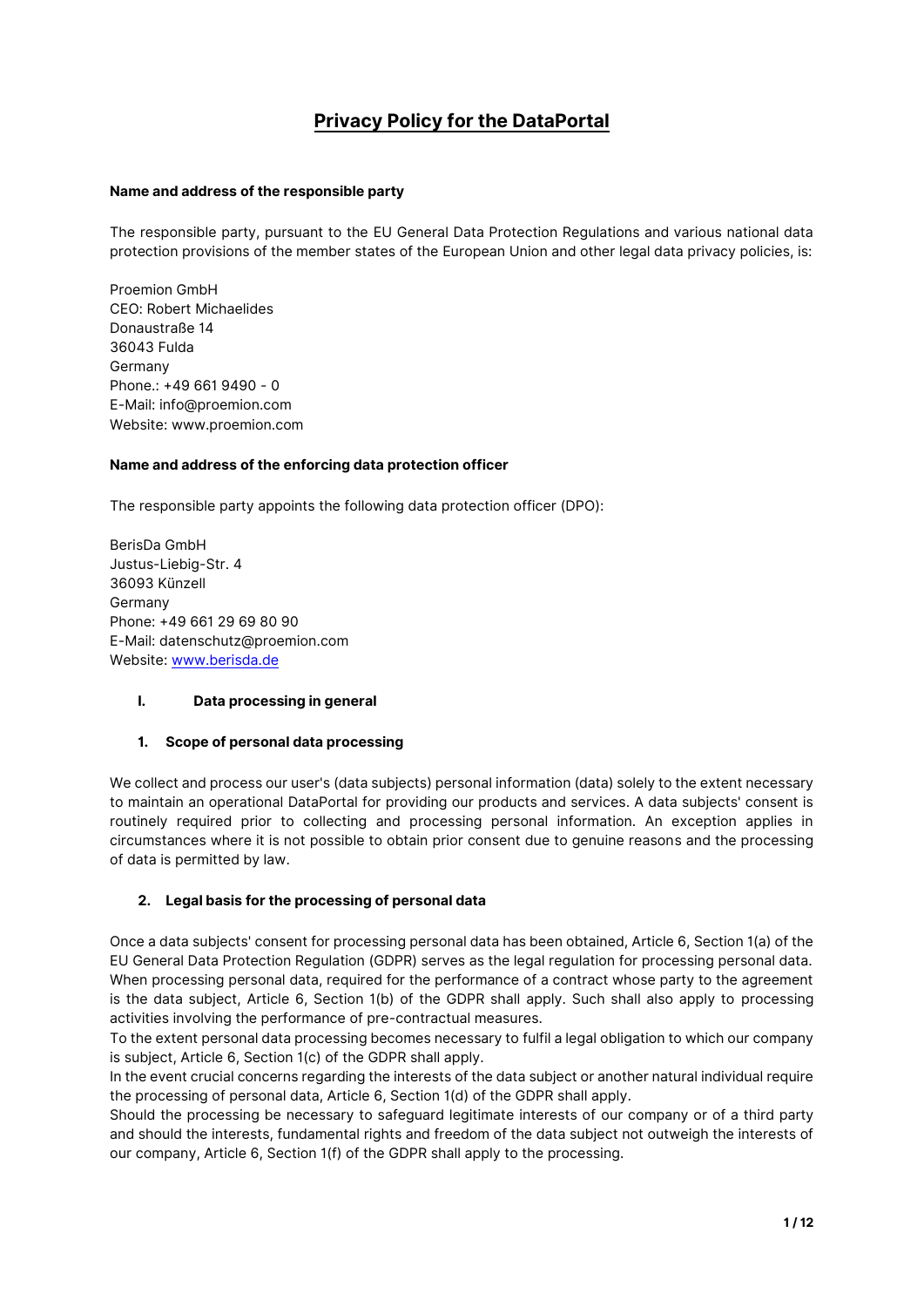### **3. Deleting data and data retention**

Personal information regarding the data subject will be deleted or blocked once the purpose for storing no longer applies. Furthermore, data may be stored if such storage has been stipulated by the European or national legislature in EU regulations, laws or other provisions under which the responsible party is bound. Data shall also be blocked or deleted in the event a storage period, as stipulated in the aforementioned provisions, expires, unless a need for extended storage of data arises, i.e., in order to conclude a contract or meet contractual obligations.

### **II. Proemion (Operator of the DataPortal)**

The DataPortal is provided as Software as a Service (SaaS). The Operator is Proemion GmbH, Donaustraße 14, 36043 Fulda.

The DataPortal is a service that can be used to process telematics data.

The data entered/transmitted by you for the purpose of processing will be stored on Proemion's servers. Possible data categories are:

- (1) Company data
- (2) vehicle or machine information
- (3) GPS data
- (4) user profile data
- (5) CU data.

#### Legal basis

The processing of data is based on a contract according to Article 6, Section 1(b) of the GDPR. If a corresponding consent was requested for the further processing of additional voluntary data, the processing of this data is based on Article 6, Section 1(a) of the GDPR.

#### Data Retention

The data shall be deleted once these are no longer required for their intended purpose. This is the case for data in the DataPortal for the fulfilment of a contract or for the implementation of precontractual measures when the data is no longer required for the implementation of the contract. Even after the conclusion of the contract, it may be necessary to store personal data of the contractual partner in order to fulfil contractual or legal obligations.

#### Data Privacy Agreement

We have concluded a Data Privacy Agreement with Proemion GmbH in which we oblige Proemion GmbH (processor) to protect our customers' data and not to disclose it to third parties.

#### **III. Providing the DataPortal and creating log files**

### **1. Description and scope of data processing**

Whenever our DataPortal Login page is accessed, our system automatically collects data and information from the computer system of the visiting party.

The following data is collected:

- (1) Information regarding the browser type and current browser version
- (2) The user's operating system
- (3) The user's internet service provider
- (4) The user's IP address
- (5) Access date and time
- (6) Websites from which the user's computer system accesses our website
- (7) Websites which are accessed by the user's computer system via our website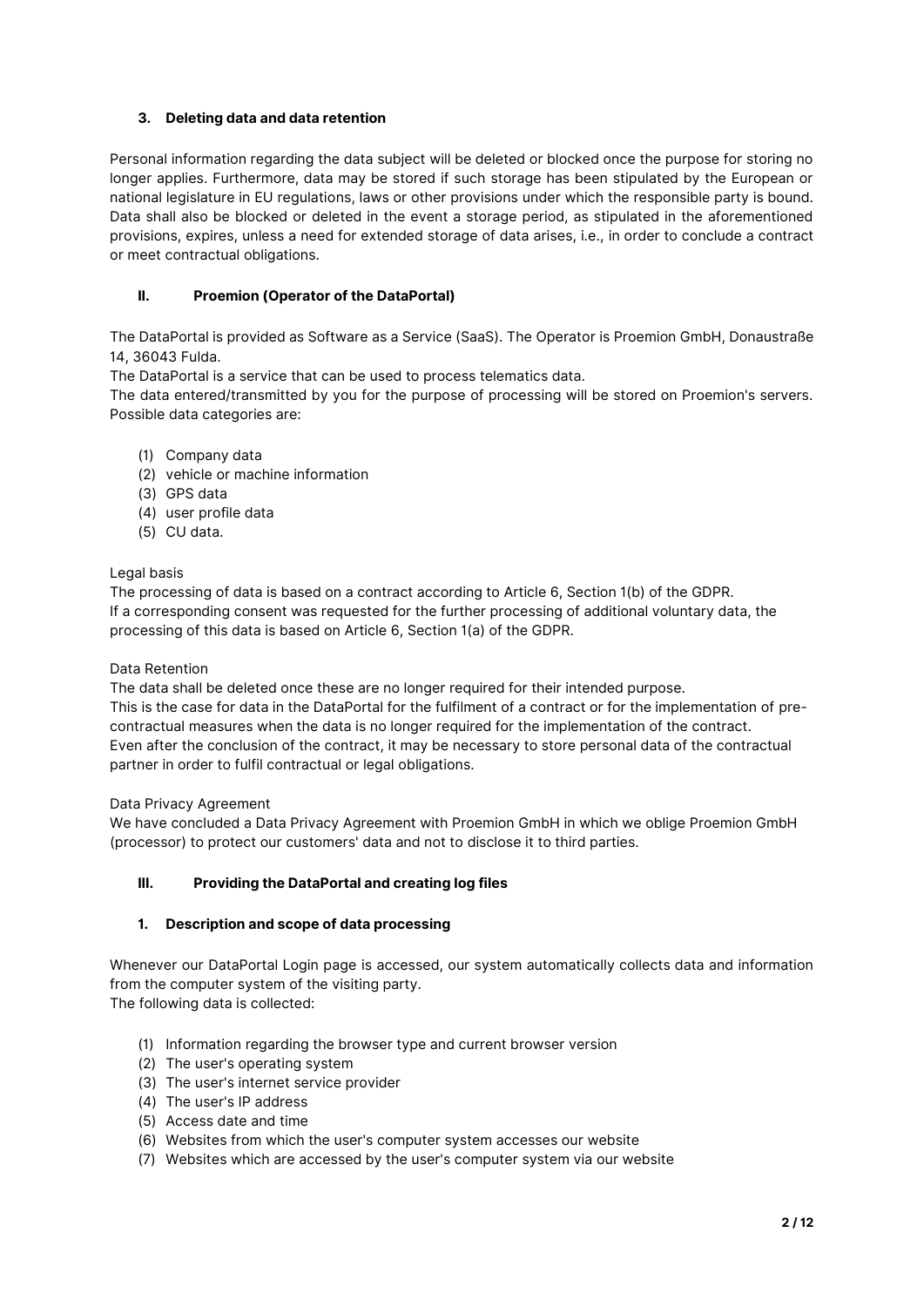- (8) Username
- (9) Information about the operations (and their parameters) performed by the user

The data is also stored in the log files of our computer system. This data is not stored together with other personal user data.

### **2. Data processing compliance**

The legal basis for the temporary storage of data and log files is Article 6, Section 1(f) of the GDPR.

### **3. Purpose of data processing**

The temporary storage of the IP address by the computer system is necessary to enable the DataPortal to be transmitted to the user's computer. For this purpose, the user's IP address must remain stored for the duration of the session.

The storage in log files is necessary to ensure DataPortal operation. We also use the data to optimize the DataPortal and to ensure the security of our information technology systems. An evaluation of the data for marketing purposes is not performed in this context.

These objectives also include our legitimate interest in data processing in accordance with Article 6, Section1(f) of the GDPR.

### **4. Data Retention**

The data shall be deleted once these are no longer required for their intended purpose. When a collection of data occurs for the purpose of providing the DataPortal, ending the respective session results in such data being deleted.

In case of storage of data in application logs, we delete it after 40 days at the latest. In case of storage of data in access logs, we delete it after 60 days at the latest.

Additional data backup is available, if it is necessary, in particular, for error analyses or product improvements. In this event, the personal information of the users will be deleted or altered, making it impossible to identify the contacting client.

#### **5. Options regarding objections and deletion**

The collection of data required for the availability of the DataPortal and the storage of the data in log files is mandatory for the operation of the DataPortal. Therefore, the user does not have the option to reject the collection of relevant data.

#### **IV. Cookie policy**

#### **1. Description and scope of data processing**

Our DataPortal uses cookies. Cookies are small data files that are stored on your computer or other device when you visit a website. Once a user visits the DataPortal, a cookie may be stored on the user's operating system. This cookie contains a characteristic string of characters which uniquely identifies the browser on subsequent visits to the DataPortal.

We use cookies to improve our DataPortal and enhance user experience. Several of our DataPortal features require visitor browser identification with each new page to navigate around our DataPortal.

We require cookies and local browser storage for the following applications: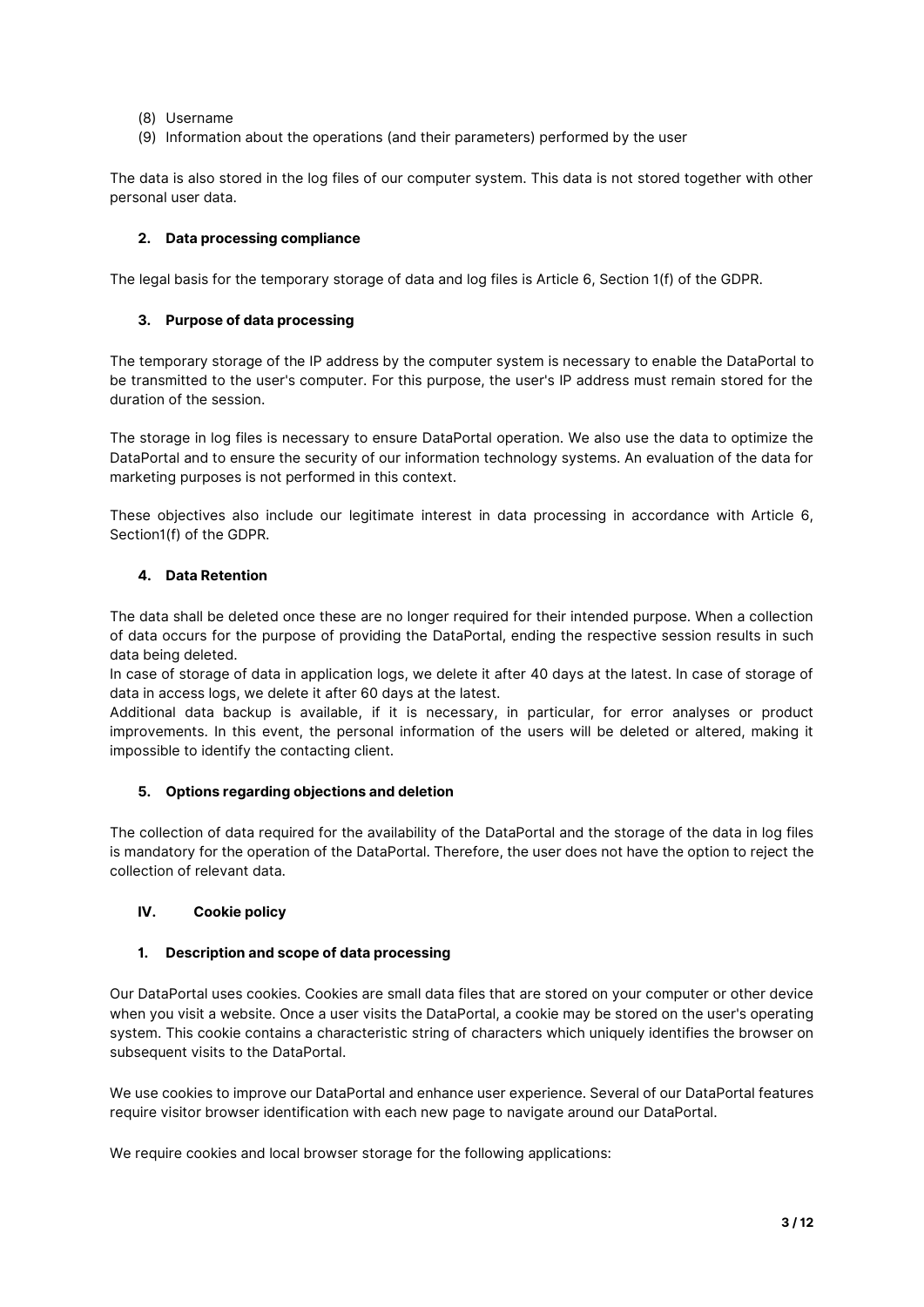- (1) Log-in information
- (2) Language settings
- (3) Track your searches
- (4) User preferences
- (5) Theming
- (6) Timezone
- (7) Last visited page on DataPortal

# **2. Legal regulations regarding data privacy**

Article 6, Section 1(f) of the GDPR regulates the processing of personal data regarding cookies.

# **3. Purpose of processing data**

The purpose of using technically essential cookies is to simplify your visit to our DataPortal. Several features of our DataPortal require the use of cookies. It is essential that the browser is recognized even in the event of navigating to a new page.

User data collected for technically essential cookies are not used to create user profiles.

These intentions serve as our legitimate interest for the processing of personal data in accordance with Article 6, Section 1(f) of the GDPR.

# **4. Data Retention, restricting and deleting cookies**

Cookies are stored on the user's computer and transmitted to our DataPortal. Therefore, you as a user have full control regarding the use of cookies. By changing the settings in your internet browser, you can deactivate or limit the placement of cookies. Previously stored cookies can be deleted at any time. This can also be performed automatically. In the event cookies are deactivated for our DataPortal, this may result that not all features of our DataPortal can be used to their full extent.

# **V. Register/ Login**

# **1. Description and scope of data processing**

On the DataPortal it is possible to log in by entering a user name and a password.

The registration and creation of the user data is carried out centrally by an admin. The following data is usually stored by you during registration:

- (1) Name
- (2) First name
- (3) Email
- (4) Organization
- (5) Language
- (6) DataPortal permissions

An activity log is created for logged-in users.

#### **2. Data privacy compliance**

The legal basis for processing the data is the fulfilment of a contract (or pre-contractual measures) pursuant to Art. 6 (1) lit. b DSGVO.

The legal basis for storing additional data, such as activity logging, is also based on the legitimate interest in ensuring the integrity of the DataPortal pursuant to Art. 6 (1) lit. f DSGVO.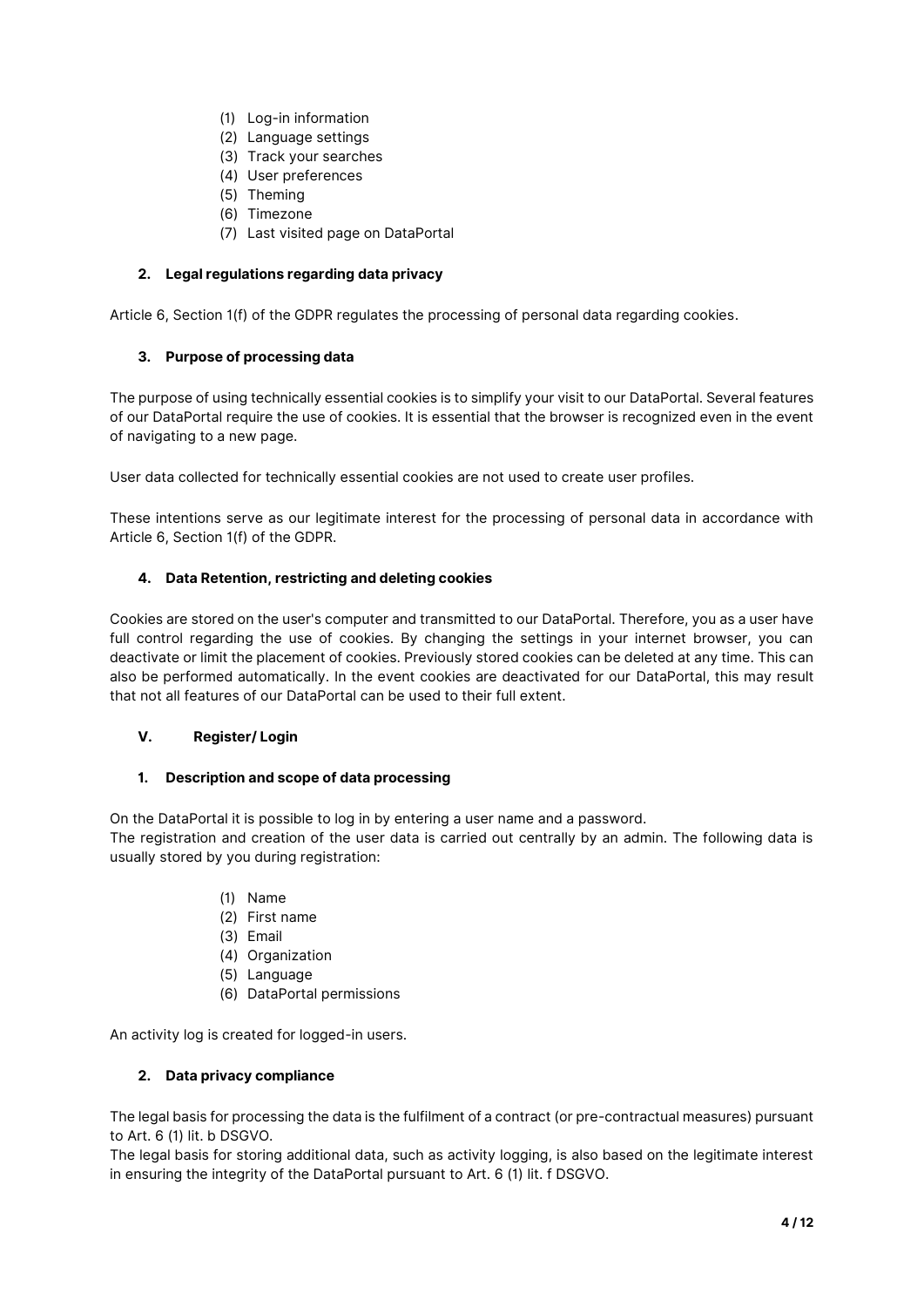The legal basis for the processing of additional voluntary data, if the user has given consent, is Art. 6 (1) lit. a DSGVO.

# **3. Purpose of data processing**

Registration of the user is necessary for the fulfilment of a contract with the user or for the implementation of pre-contractual measures.

The login is necessary to ensure secure access to the data in the DataPortal. Furthermore, the user-specific login assigns the user rights within the DataPortal and allows user settings to be saved.

### **4. Data Retention**

The data shall be deleted once these are no longer required for their intended purpose.

This is the case for the data stored during the registration process for the fulfilment of a contract or for the implementation of pre-contractual measures if the data is no longer required for the implementation of the contract. Even after the conclusion of the contract, there may be a need to store personal data of the contractual partner in order to fulfil contractual or legal obligations.

### **5. Options regarding objections and deletion**

You can have the data stored about you changed at any time. As a user, you have the option to cancel your registration at any time. However, please note that in this case, the telematics services may no longer be fully usable.

The end user must send a request to delete the account or change data to the responsible party. The responsible party will forward the requests for deletion or data modification to Proemion Technical Support, by phone or via the support form posted on Proemion's homepage.

If the data is required for the fulfilment of a contract or for the implementation of pre-contractual measures, early deletion of the data is only possible insofar as contractual or legal obligations do not prevent deletion.

# **VI. Rights of the data subject**

In the event your personal data is processed by us, you are a data subject as defined under the GDPR and you are entitled to the following rights towards the responsible party:

# **1. The right to access of information**

You may request confirmation from the responsible party regarding whether personal data on your behalf is being processed by him.

In the event of such processing, you may request the following information from the responsible party:

- (1) the purpose for which the personal data are being processed;
- (2) the categories of personally identifying information being processed:
- (3) the recipients or categories of recipients to whom the personal data regarding oneself has been or will be disclosed;
- (4) the intended duration of personal data storage regarding oneself or, in the event specific details are not possible, criteria for determining the retention period;
- (5) the right to exercise the rectification or erasure of personal data regarding oneself, a right to limit processing by the responsible party and a right to object to such processing;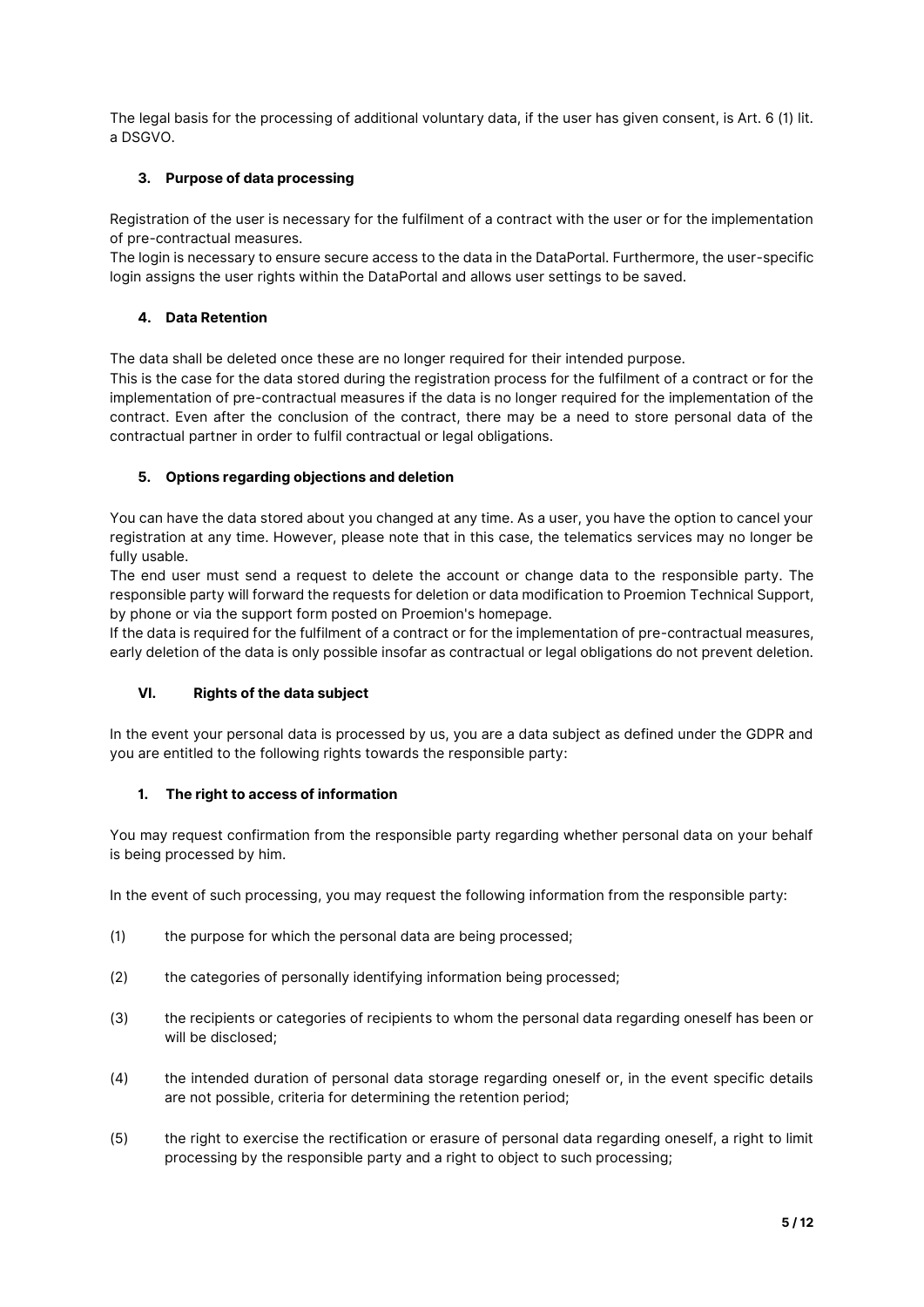- (6) the right of appeal with a supervisory authority;
- (7) all available information regarding origin of the data, in the event the personally identifiable data was not collected from the data subject;
- (8) the existence of an automated data processor, including profiling, in accordance with Article 22, Section 1 and 4 of the GDPR and, at least in these events, conclusive information regarding the logic involved as well as the scope and intended consequences of such processing for the data subject.

You have the right to request information pertaining to whether personal data concerning you is being disclosed to a third country or to an international organization. In this context, you may request to be informed of the appropriate safeguards pursuant to Article 46 of the GDPR as it relates to the disclosure of information.

### **2. The right to rectification**

You have a right to rectification and/or completion by the responsible party in the event of inaccurate or incomplete processing of your personal data. The party responsible is required to correct the data without delay.

### **3. The right to restrict processing**

You may request the restriction of personal data processing regarding yourself, under the following circumstances:

- (1) when you deny the accuracy of your personally identifying data for a time period in which the responsible party is able to verify the accuracy of the personal data;
- (2) processing proves to be unlawful and you object to the removal of the personal data and request instead the restriction of personal data processing;
- (3) the responsible party no longer requires the personal data for the purpose of processing, but you need them for the establishment, exercise or defence of legal claims, or
- (4) in the event you have objected to the processing pursuant to Article 21, Section 1 of the GDPR and it has not yet been determined whether the legitimate grounds of the responsible party override your interests.

In the event the processing of your personal data has been restricted, such data may, with the exception of being stored, be processed only with your consent or for the establishment, exercise or defence of legal claims or for the protection of the rights of another natural or legal individual or for reasons of substantial public interest of the European Union or a member state.

In the event a limitation of the processing restriction has been imposed in accordance with the above circumstances, you will be informed by the responsible party before the restriction is lifted.

# **4. The right to request deletion**

a) Obligation to delete

You may request the responsible party to delete your personal data without unreasonable delay, and the responsible party is obligated to delete such data without unreasonable delay in the event one of the following reasons apply: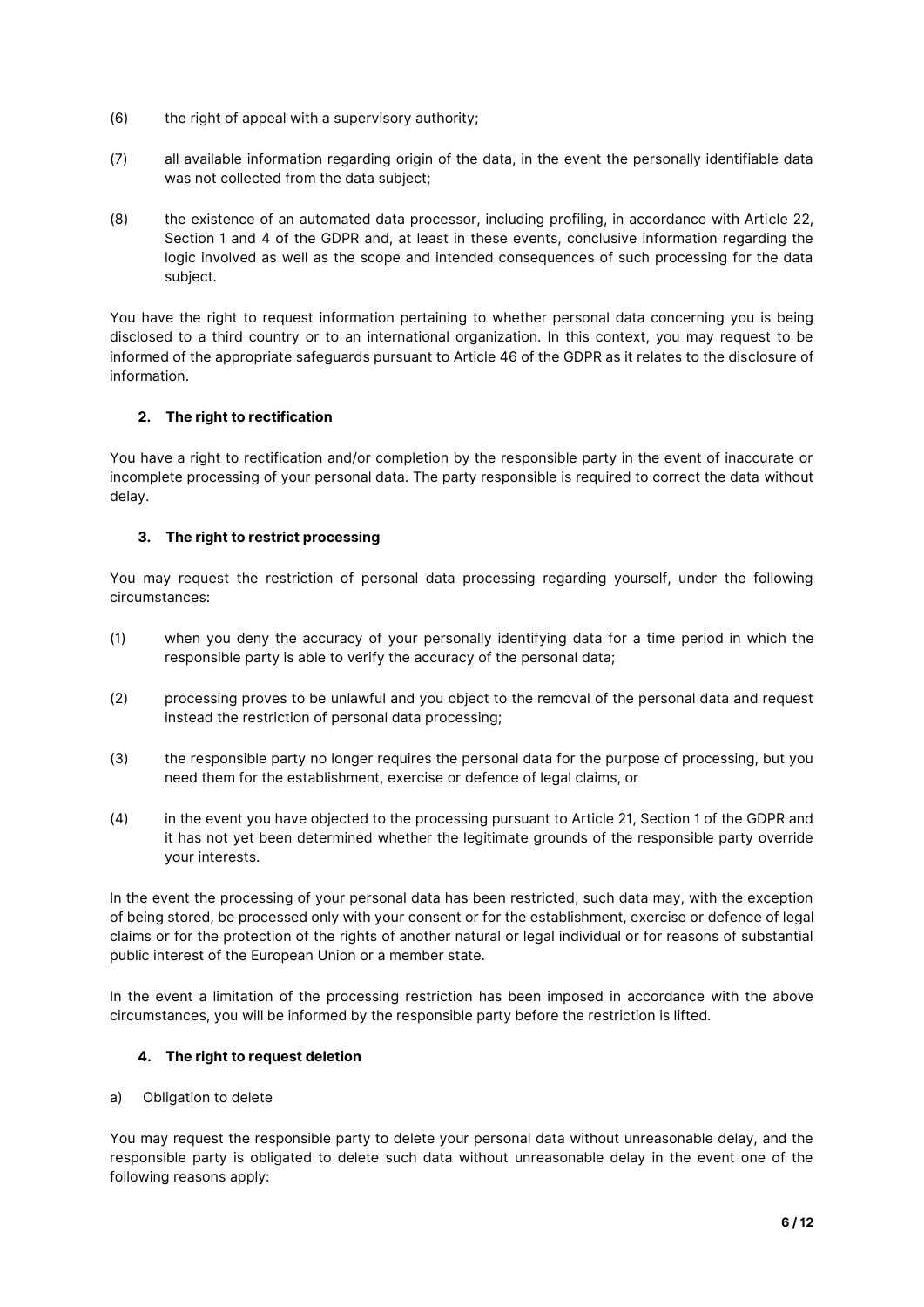- (1) Your personal data is no longer necessary for the purpose for which they were collected or otherwise processed.
- (2) You revoke your consent for which the processing was based pursuant to Article 6, Section 1(a) or Article 9, Section 2(a) of the GDPR and there remains no other legal basis for the processing of data.
- (3) You object to the processing pursuant to Article 21, Section 1 of the GDPR and there remain no overriding legitimate grounds for the processing, or you object to the processing pursuant to Article 21, Section 2 of the GDPR.
- (4) The personal data regarding your information have been processed unlawfully.
- (5) The removal of the personal data concerning you is required for compliance with a legal obligation under European Union or member state law to which the responsible party is subject.
- (6) Your personal data has been collected in connection with a Society Information Services offer pursuant to Article 8, Section 1 of the GDPR.
- b) Information provided to third parties

In the event the responsible party has made your personal data public and is required to delete it pursuant to Article 17, Section 1 of the GDPR, the responsible party shall take reasonable steps, including technical measures, with regard to available technology and the cost of implementation, to inform those data controllers which process the personal data that you, as the data subject, have requested that they erase all links to or copies or replications of such personal data.

c) Exceptions

The right to deletion does not exist insofar as the processing is required

- (1) to exercise the right to freedom of expression and information;
- (2) to comply with a legal obligation which requires processing under European Union or Member State law to which the responsible party is subject, or for the performance of a task carried out in the interest of the public or in the exercise of official authority vested in the responsible party;
- (3) for reasons of public interest in the scope of public health in accordance with Article 9, Section 2(h) and (i) and Article 9, Section 3 of the GDPR;
- (4) For archival purposes in the public interest, scientific or historical research purposes, or statistical purposes pursuant to Article 89, Section 1 of the GDPR, insofar as the right referred to in Part (a) is likely to render impossible or seriously prejudice the achievement of the purposes of such processing, or
- (5) for the enforcement, exercise or defence of legal claims.

# **5. The right to be informed**

In the event you have exercised the right to rectification, deletion or restriction of processing towards the responsible party, the responsible party is obligated to communicate this rectification or deletion of data to all recipients to whom the personal data in your regards have been disclosed, unless this proves impossible or involves a disproportionate effort.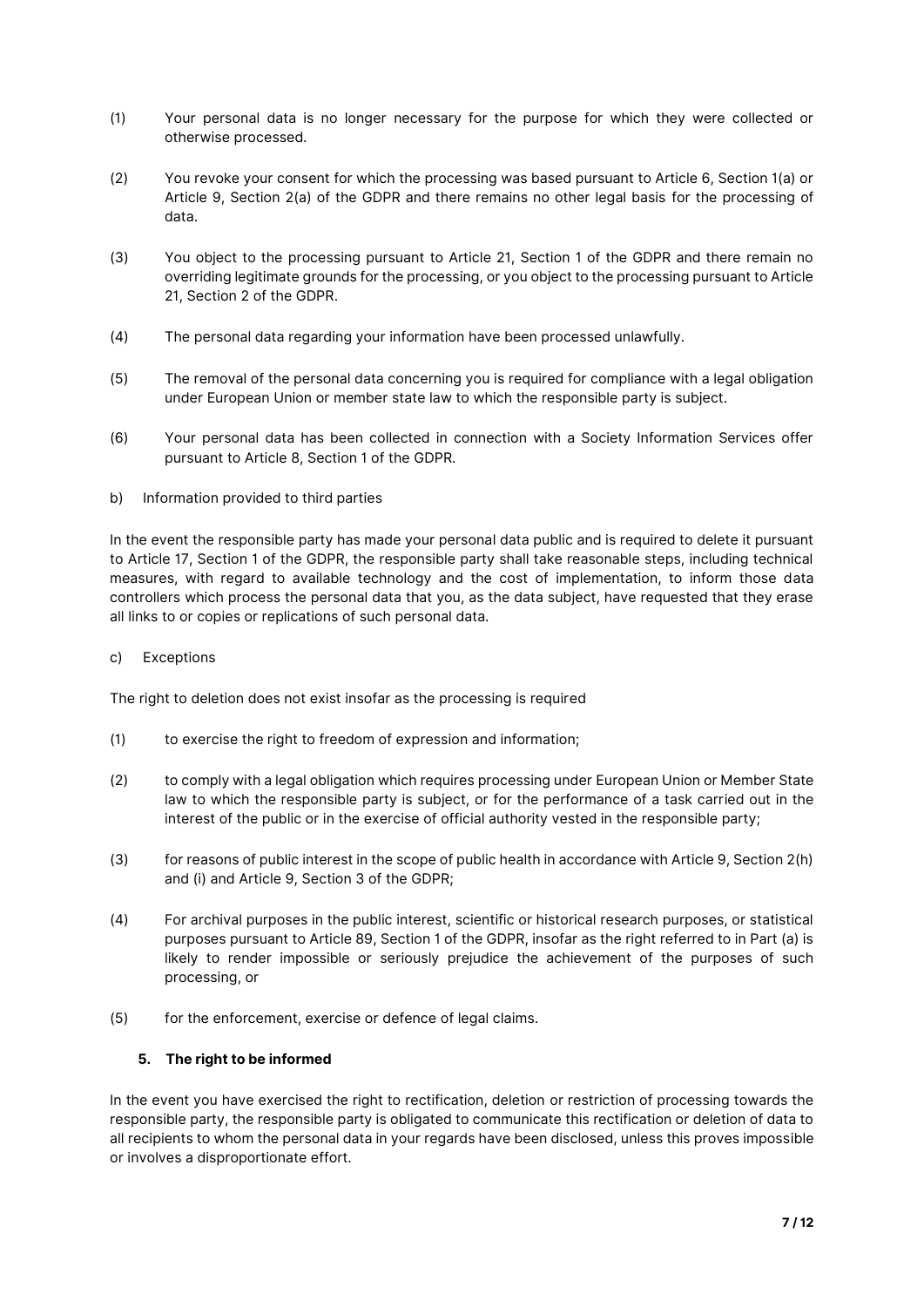You have the right to be informed in regards to these recipients by the responsible party.

### **6. The right to transferable data**

You have the right to receive the personal data which you have provided to the responsible party in a structured, common and machine-readable format. In addition, you have the right to transmit this data to another responsible party without hindrance from the responsible party to whom the personal data was supplied, provided that

- (1) the processing is based on consent pursuant to Article 6, Section 1(a) of the GDPR or Article 9, Section (a) of the GDPR or on a contract drawn pursuant to Article 6, Section 1(b) of the GDPR and
- (2) the processing is carried out with the help of automated procedures.

In exercising this right, you also have the right to obtain those personal data concerning you, which get transferred directly from one responsible party to another responsible party, insofar as this is technically feasible. Freedom and rights of other individuals must not be affected by this.

The right to data portability does not apply to processing of personal data required for the performance of a task carried out in the public interest or in the exercise of official authority vested in the responsible party.

### **7. Right to object**

You have the right to object at any time, on grounds relating to your particular situation, to the processing of personal data relating to you which is carried out on the basis of Article 6, Section 1(e) or (f) of the GDPR; this also applies to profiling based on these provisions.

The responsible party shall no longer process the personal data concerning you unless it can demonstrate compelling legitimate grounds regarding the processing which override your interests, rights and freedom, or for the establishment, exercise or defence of legal claims.

You have the option, in regard to the use of Information Society Services, irrespective of Directive 2002/58/EC, to exercise your right to object by means of automated procedures using technical specifications.

#### **8. Right to revoke ones' consent to the privacy policy**

You have the right to revoke your consent under data protection law at any time. The revocation of consent does not affect the lawfulness of the processing carried out on the basis of the consent until it is revoked. You may send the revocation either by mail, email or fax to the responsible party.

#### **9. Automated decision regarding individual cases, including profiling**

You have the right not to be subject to a decision based solely on automated processing - including profiling - which poses legal ramifications for you or any similarly significant manner of impact on you. This does not apply in the event the decision

- (1) is required for the conclusion or performance of a contract between you and the responsible party,
- (2) is permitted by legislation of the European Union or the Member States to which the responsible party is subject and that legislation maintains appropriate measures to safeguard your rights and freedom and your legitimate interests, or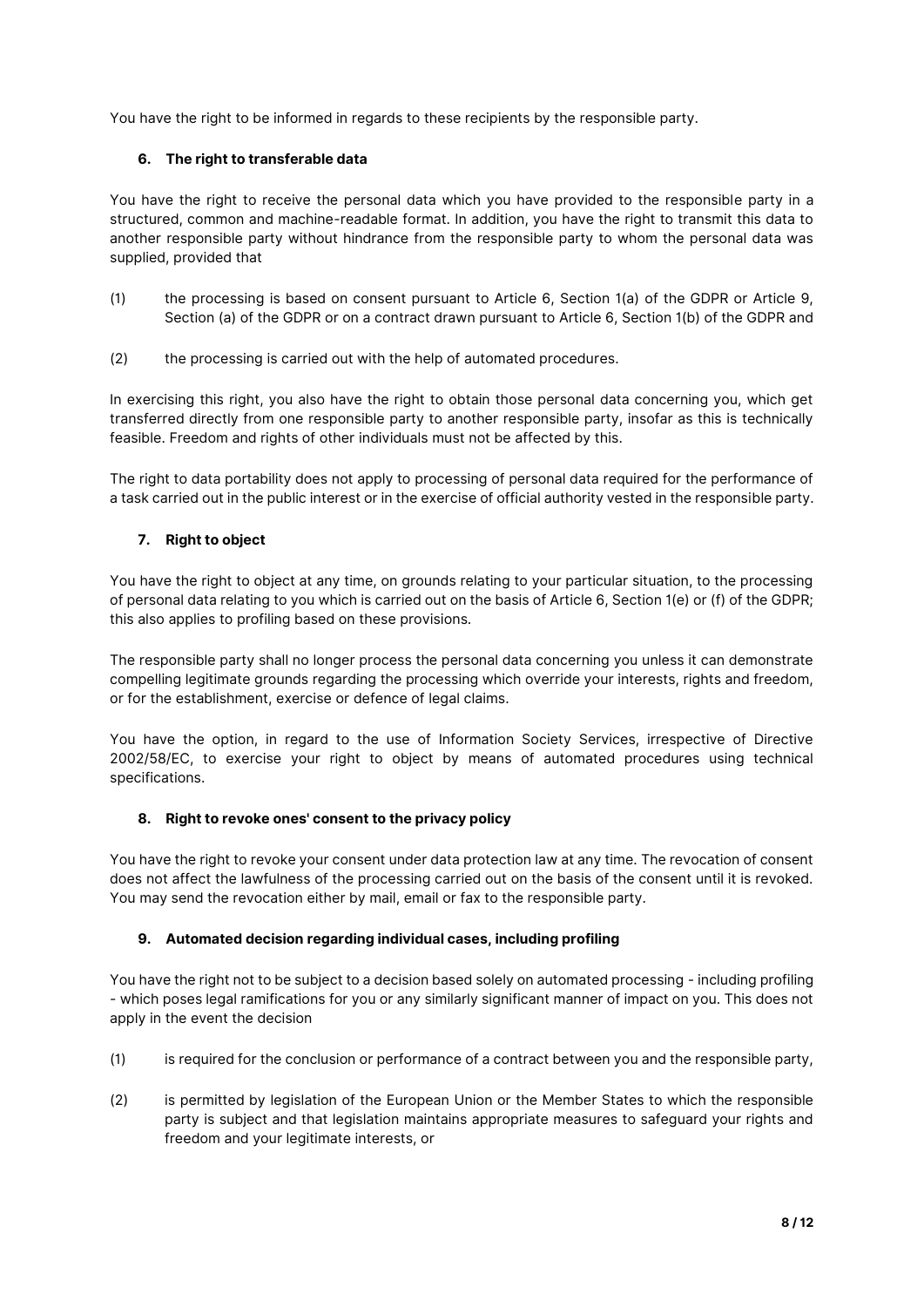(3) is done with your express consent.

However, these decisions may not be based on specific categories of personal data pursuant to Article 9, Section 1 of the GDPR, unless Article 9, Section 2(a) or (g) of the GDPR applies and appropriate measures have been taken to protect the rights and freedom and your legitimate interests.

With regard to the cases referred to in (1) and (3), the responsible party shall take reasonable steps to safeguard the rights and freedom of, and the legitimate interests of the data subject, which shall include, at least, the right to obtain the intervention of an individual on the part of the responsible party, to express his or her point of view and to challenge the decision.

# **10. Right to file a complaint with a regulatory authority**

Without affecting any other administrative or judicial remedy, you have the right to file a complaint with a supervisory authority, in particular in the Member State of your residence, place of work or the place of the alleged infringement, in the event you consider the processing of personal data relating to you infringes the GDPR.

The supervisory authority to which the complaint has been submitted shall inform the plaintiff of the status and outcome of the filed complaint, including the option of a judicial appeal pursuant to Article 78 of the GDPR.

# **VII. SSL encryption**

This site uses SSL encryption for security purposes and to protect the disclosure of confidential content, such as the inquiries you send to us as site operator. You will recognize an encrypted connection by the fact that the browser address bar changes from "http://" to "https://" and by the lock symbol in your browser tool bar.

In the event SSL encryption is activated, the data you disclose to us cannot be read by third parties.

# **VIII. Amazon Web Services**

The DataPortal implements Amazon Web Services for provision of cloud computing and the routing of data. Provider is Amazon Web Services, Inc., 410 Terry Avenue North, Seattle WA 98109, United States (hereinafter referred to as "Amazon Web Services").

Amazon Web Services is a service that can be used for a wide range of cloud computing purposes.

The data you create/transmit for the purpose of cloud computing and the routing of data is stored on the servers of Amazon Web Services (EU region).

For more information about the features of Amazon Web Services please visit: https://aws.amazon.com/de/

# Legal basis

Article 6, Section 1(f) of the GDPR regulates the processing of the data.

The DataPortal operator has a legitimate interest in keeping configuration of the DataPortal available, as it's part of the core functionality, as well as in keeping off-site backups of telematics data for troubleshooting. If a corresponding consent was requested for the further processing of additional voluntary data, the processing of this data is based on Article 6, Section 1(a) of the GDPR.

You may revoke your consent at any time. The lawfulness of the data processing operations already carried out remains unaffected by the revocation.

Data Retention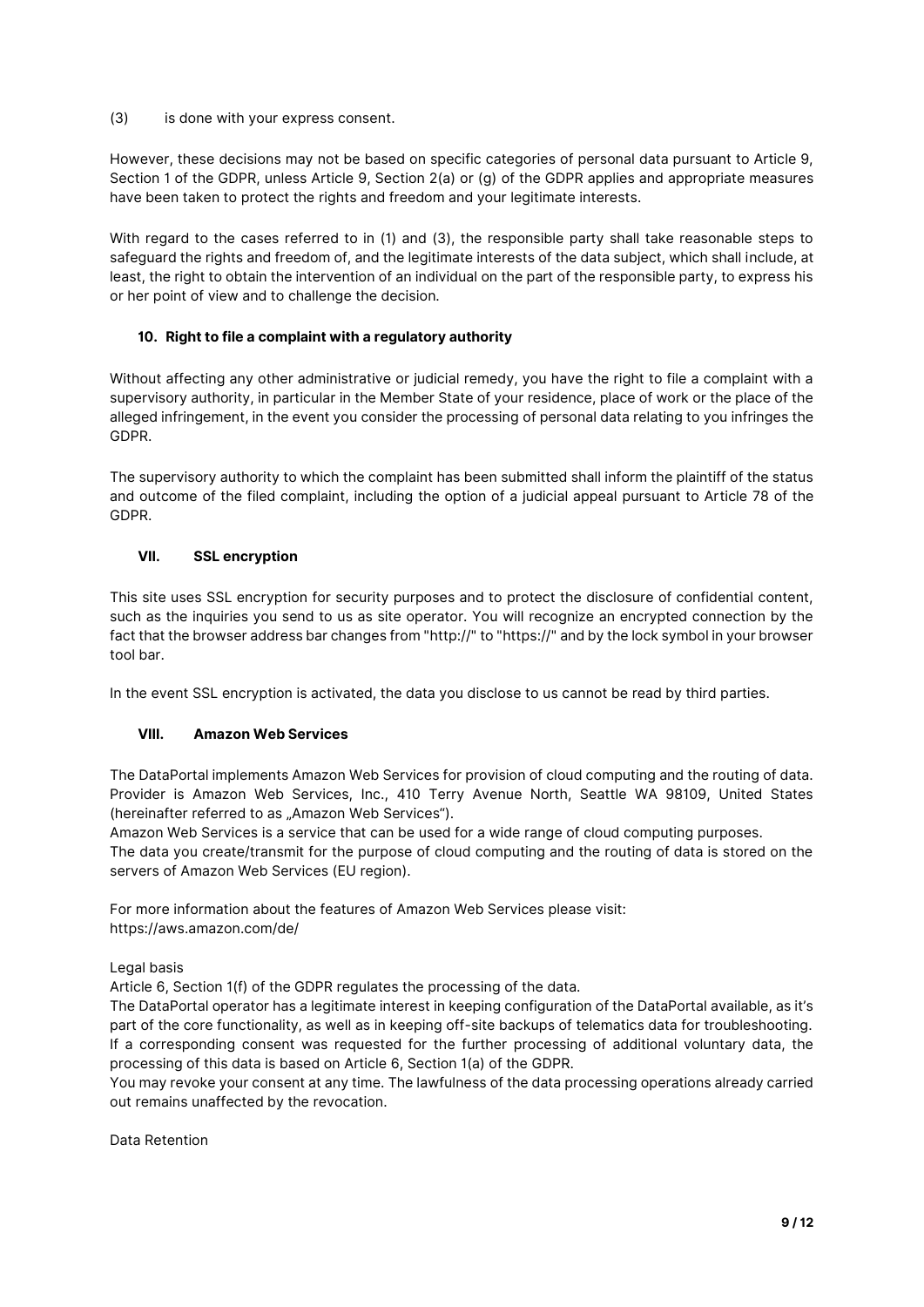The data that you have deposited with us for Amazon Web Services will be stored for up to 60 days after the deletion request has been processed and then deleted.

You can find more details in the Amazon Web Services data protection regulations at https://d1.awsstatic.com/legal/privacypolicy/AWS\_Privacy\_Notice\_German\_2020-08-15.pdf

### Data Privacy Agreement

The Operator of the DataPortal has concluded a Data Privacy Agreement with Amazon Web Services in which he obliges Amazon Web Services to protect the customers' data and not to disclose it to third parties.

# **IX. Google Maps**

The DataPortal implements Google Cloud Services for maps and other location-related services. Provider is Google Ireland Limited ("Google"), Gordon House, Barrow Street, Dublin 4, Ireland (hereinafter referred to as "Google").

Google Cloud Services is a service that provides maps and for a wide range of cloud computing purposes. The data entered/transmitted by you for the purpose of displaying maps and other location-based data, as well as the IP address, are generally transmitted to a Google server in the USA and stored there.

For more information about the features of Google please visit: https://cloud.google.com/

Legal basis

Article 6, Section 1(f) of the GDPR regulates the processing of the data.

The DataPortal operator has a legitimate interest in displaying location data on maps and using other location services like reverse geo-coding, timezones, etc.

If a corresponding consent was requested for the further processing of additional voluntary data, the processing of this data is based on Article 6, Section 1(a) of the GDPR.

You may revoke your consent at any time. The lawfulness of the data processing operations already carried out remains unaffected by the revocation.

You can find more details in the Google data protection regulations at https://policies.google.com/privacy?hl=de.

Data Processing and Security Terms / EU Model Contract Clauses

The Operator of the DataPortal has concluded an agreement with Google (Data Processing and Security Terms / EU Model Contract Clauses). Therein Google has committed itself to protect the customers' data and not to disclose it to third parties.

# **X. Mabox**

The DataPortal implements Mapbox for maps and other location-related services. Provider is Mapbox, Inc. 740 15th Street NW, 5thFloor, Washington DC 20005 (hereinafter referred to as "Mapbox").

Mapbox is a service that provides maps and other location-related data.

The data entered/transmitted by you for the purpose of displaying maps and other location-based data is generally transmitted to a Mapbox server in the USA and stored there.

For more information about the features of Mapbox please visit: https://www.mapbox.com/

Legal basis

Article 6, Section 1(f) of the GDPR regulates the processing of the data.

The DataPortal operator has a legitimate interest in displaying location data on maps and using other location services like reverse geo-coding, timezones, etc.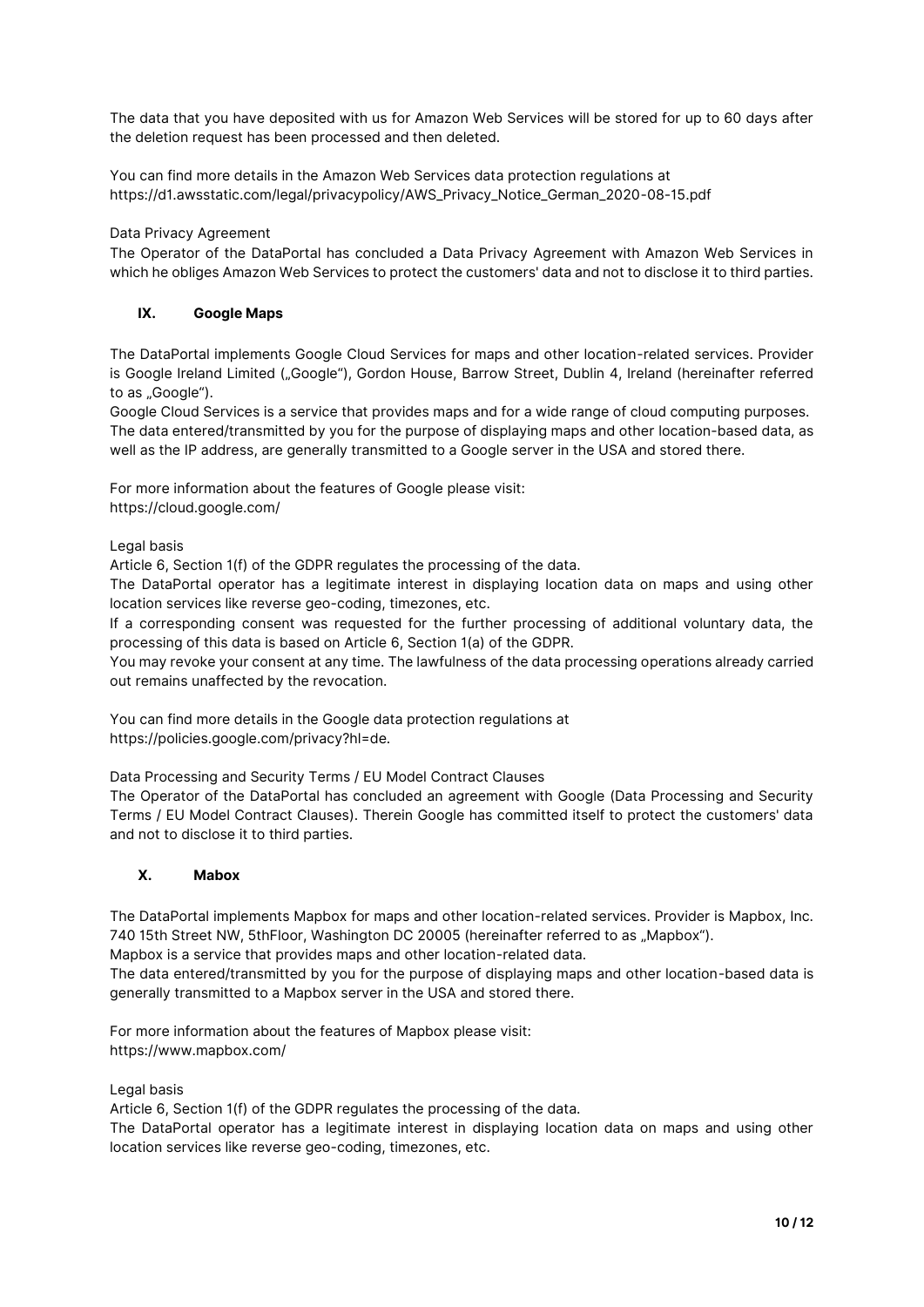If a corresponding consent was requested for the further processing of additional voluntary data, the processing of this data is based on Article 6, Section 1(a) of the GDPR.

You may revoke your consent at any time. The lawfulness of the data processing operations already carried out remains unaffected by the revocation.

You can find more details in the Mapbox data protection regulations at https://www.mapbox.com/legal/privacy

### Data Privacy Agreement

The Operator of the DataPortal has concluded a Data Privacy Agreement with Mapbox in which he obliges Mapbox to protect the customers' data and not to disclose it to third parties.

### **XI. Sentry**

The DataPortal implements Sentry for reporting faults from the browser running DataPortal for further analysis and fixing. Provider is Functional Software, Inc. dba Sentry, 45 Fremont Street, 8th Floor San Francisco, CA 94105 (hereinafter referred to as "Sentry").

Sentry is a service that can be used to collect fault information from browser-based applications.

Device identification data and network traffic data (e.g., IP addresses, MAC addresses, web logs, browser data) are generally transmitted to and stored on a Sentry server in the United States.

For more information about the features of Sentry please visit: https://sentry.io/welcome/

Legal basis

Article 6, Section 1(f) of the GDPR regulates the processing of the data.

The DataPortal operator has a legitimate interest in collecting faults from DataPortal to enhance the user experience.

If a corresponding consent was requested for the further processing of additional voluntary data, the processing of this data is based on Article 6, Section 1(a) of the GDPR.

You may revoke your consent at any time. The lawfulness of the data processing operations already carried out remains unaffected by the revocation.

#### Data Retention

The data that you have deposited with us for Sentry will be stored for up to 90 days and then deleted.

You can find more details in the Sentry data protection regulations at https://sentry.io/privacy/

Data Privacy Agreement

The Operator of the DataPortal has concluded a Data Privacy Agreement with Sentry in which he obliges Sentry to protect the customers' data and not to disclose it to third parties.

# **XII. Segment.io**

The DataPortal implements Segment.io to analyse user interactions with the DataPortal to improve the user experience. Provider is Segment.io Inc., 100 California Street, Suite 700 San Francisco, CA 94111 (hereinafter referred to as "Segment").

Segment is a service that can be used to collect and analyse user interactions.

The data you create/transmit for the purpose of using the DataPortal (especially an anonymous user ID, related organization type) is usually transferred to a Segment server in the USA and stored there.

For more information about the features of Segment please visit: https://segment.com/